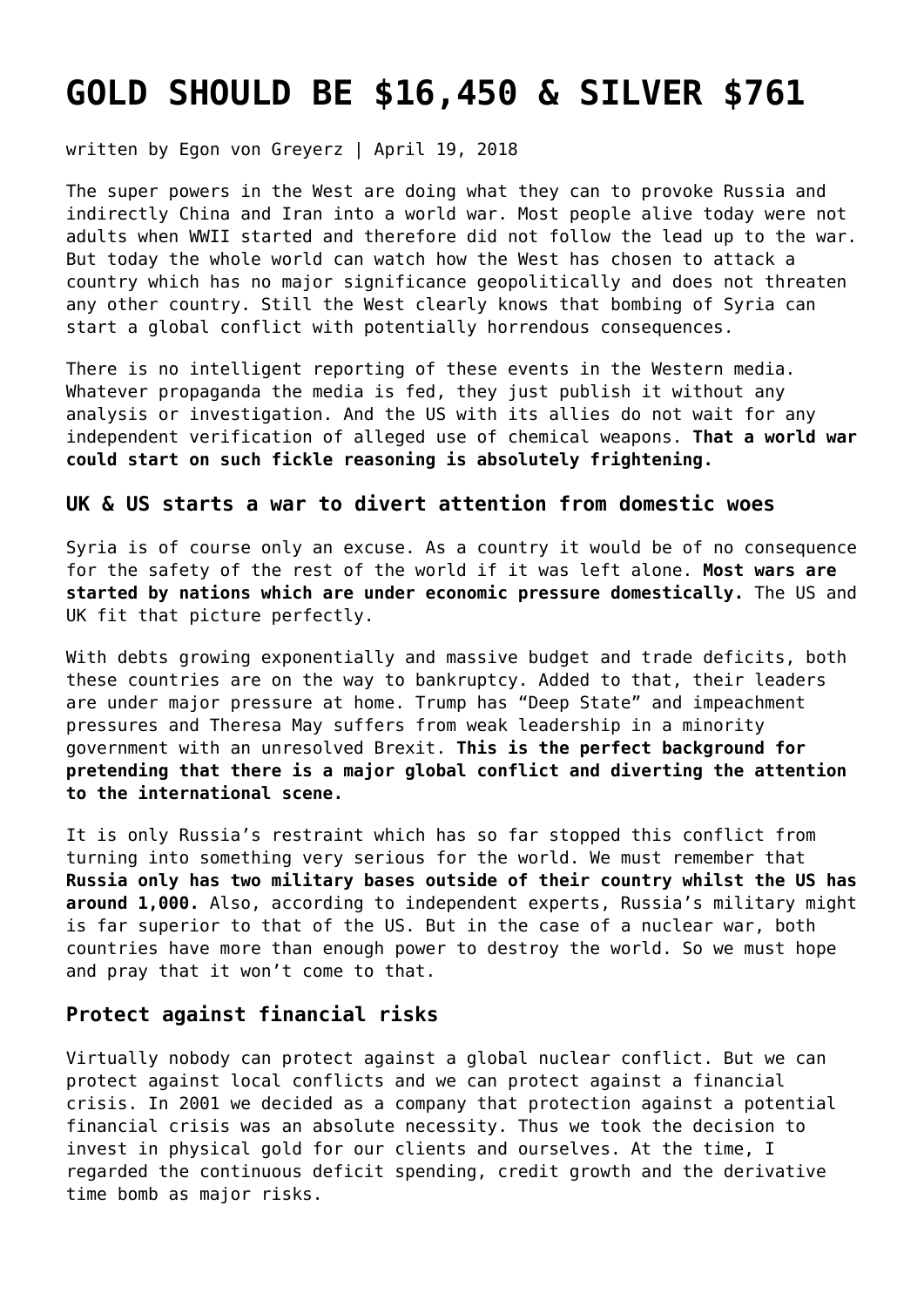**The best time to make a strategic and long-term investment decision is when the asset you intend to buy is unloved and undervalued.** That was certainly the case with gold at the time. Gold had been going down for 19 years from \$850 in 1980 to a low of \$250 in 1999. Central banks around the world had been selling a major part of their gold. The UK and Switzerland comes to mind as two countries selling the majority of their gold around the lows – a very good buying signal.

As we were forecasting a potential financial crisis at some point in the future, **we recommended, in early 2002 to our investors to buy gold for up to 50% of their financial assets. Gold was then \$300.** At the time this was quite a radical proposition, especially since gold was then a barbarous relic that was totally out of fashion. **The advantage with buying an undervalued asset that is not on the front pages, is that the risk is so much smaller than when the trade becomes crowded.**

### **Gold ready for the next strong move up**

The timing was quite fortunate. As the chart below shows, gold rose every year from \$300 in 2002 to \$1,920 in 2011. In 2013 a bigger correction started which ended in 2015. Since then gold has only moved up slowly just like it did in 1999-2001.



In my opinion, **gold is now in the process of breaking out from the 5 year consolidation.** We need to get proper confirmation with a move to \$1,400 but the position of the quarterly chart confirmed by the rising MACD indicator is a strong sign that the next move in gold to new highs is imminent.

The chart below also shows that gold is in a strong uptrend and that the correction in the last 5 years is minor and finishing.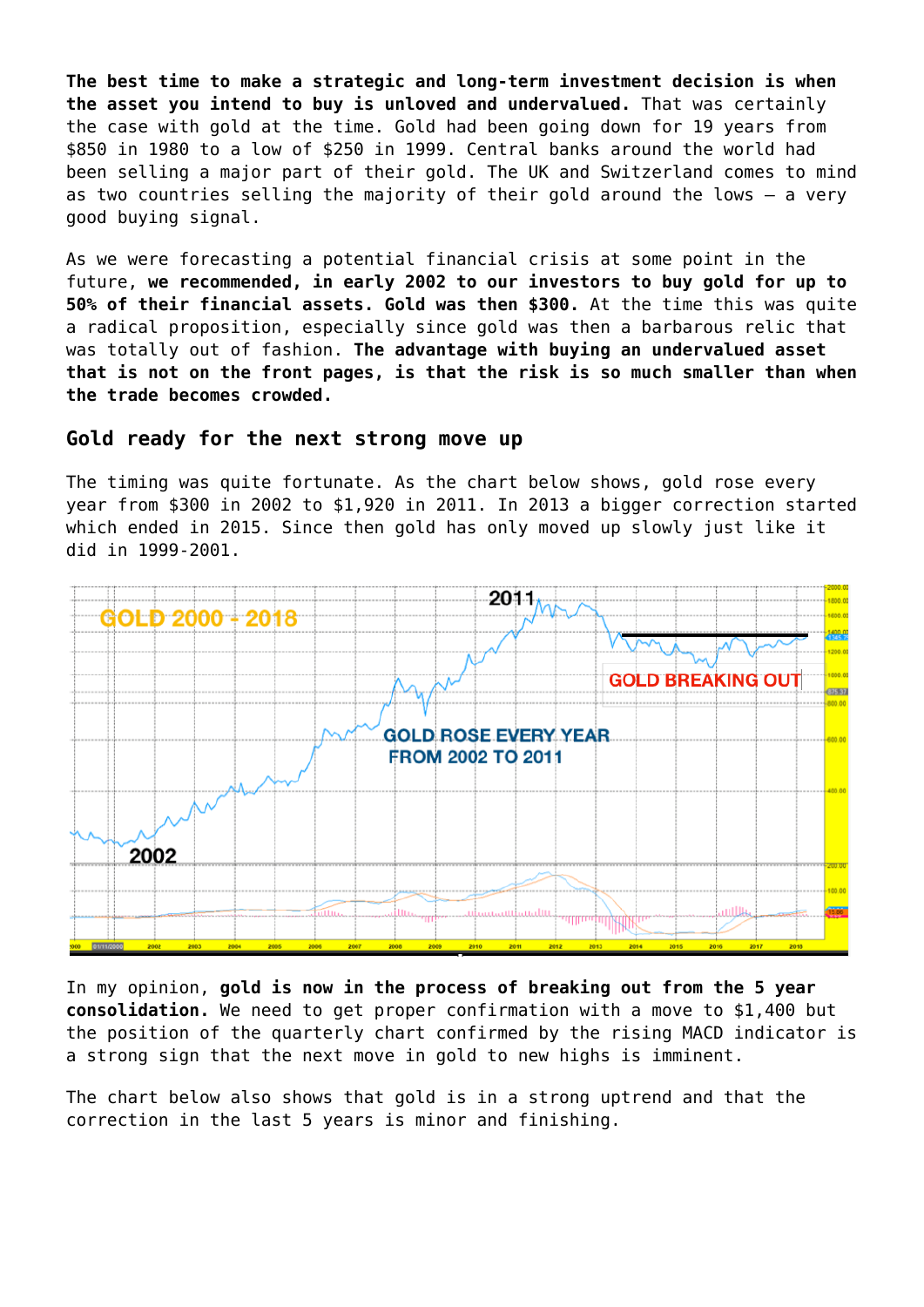

# **Physical gold is held for wealth preservation not for speculation**

We must remember that gold is not bought or held as a conventional investment for capital appreciation purposes. No, gold has a much more important function than that. Our company invested in gold in 2002 because we identified the risks in the financial system as very high. But today the risks are substantially higher and the reason for buying physical gold even more compelling.

**WE BUY PHYSICAL GOLD BECAUSE:**

- **It has been money for 5,000 years**
- **It is the only money which has survived throughout history.**
- **It guarantees stable purchasing power over time.**
- **It is scarce It cannot be printed. (Unlimited paper gold creation will soon collapse.)**
- **It is durable All the gold ever produced still exists.**
- **It is nobody else's liability Thus no counterparty risk.**
- **It is held and traded outside a fragile financial system Thus gives independence.**
- **It is the ultimate wealth preservation asset and insurance against a**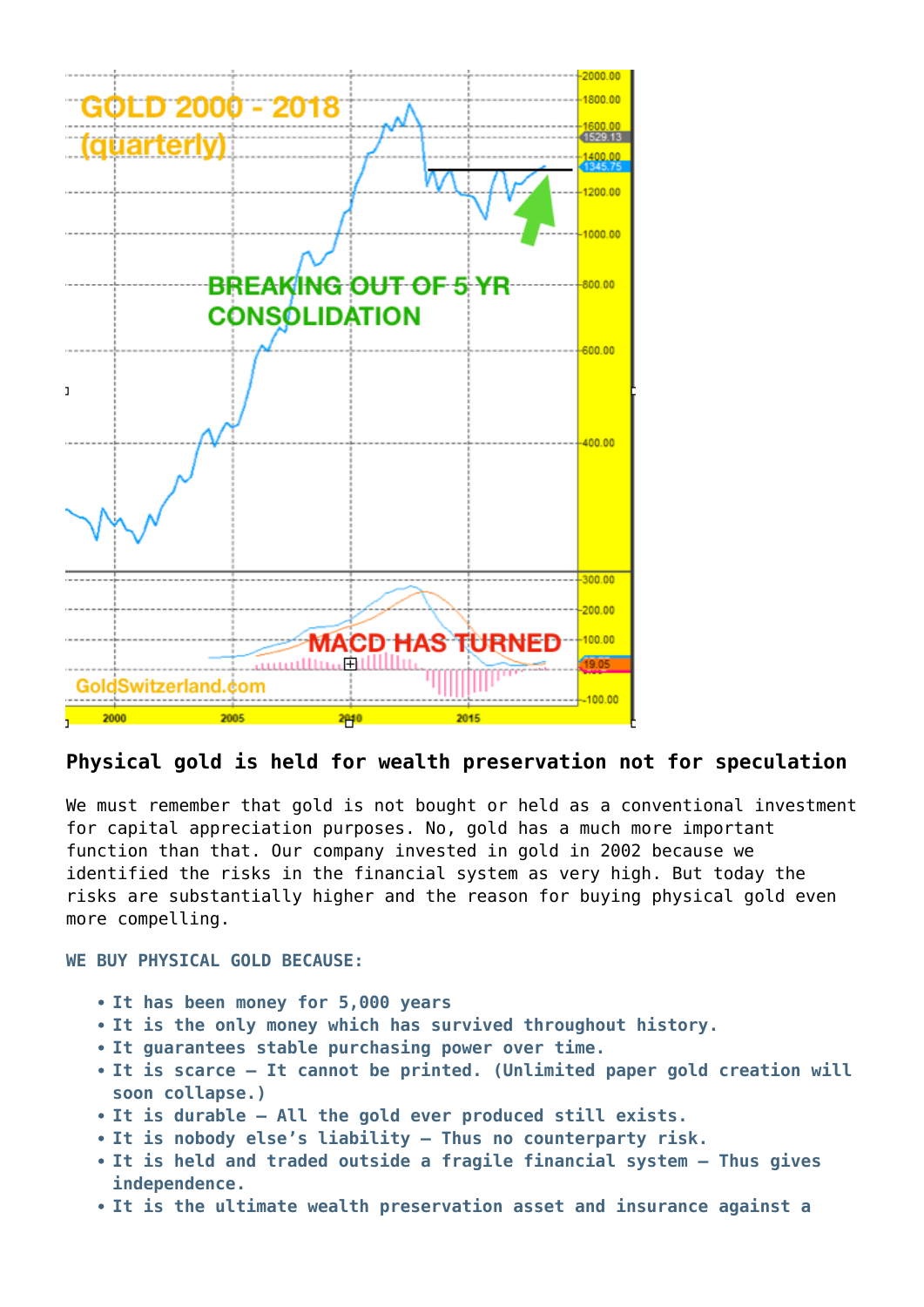#### **rotten world economy.**

# **Gold Bug?**



It might appear that I am a gold bug but that is far from the case. We bought gold in 2002 to protect against the colossal risks we saw in the world economy and financial system. **We are not in love with gold but believe that it is the best protection you can buy and own today.** At some point gold will be overloved and overvalued. Then we will recommend to our investors to sell some of their gold or swap it against other assets which are unloved and undervalued. But I expect that time to be quite a few years away.

## **Inflation adjusted gold should be \$16,450 and Silver \$761**

**Today at \$1,350, gold is as unloved and undervalued as it was when we bought in 2002 at \$300. On an real inflation adjusted basis gold at \$1,350 today is at the same level as in 2002. (**see chart below**) and also at a 300 year low. The 1980 gold peak at \$850, adjusted for inflation, would be \$16,450 in today's money – 12x higher than currently. That price is more in line with our own targets.**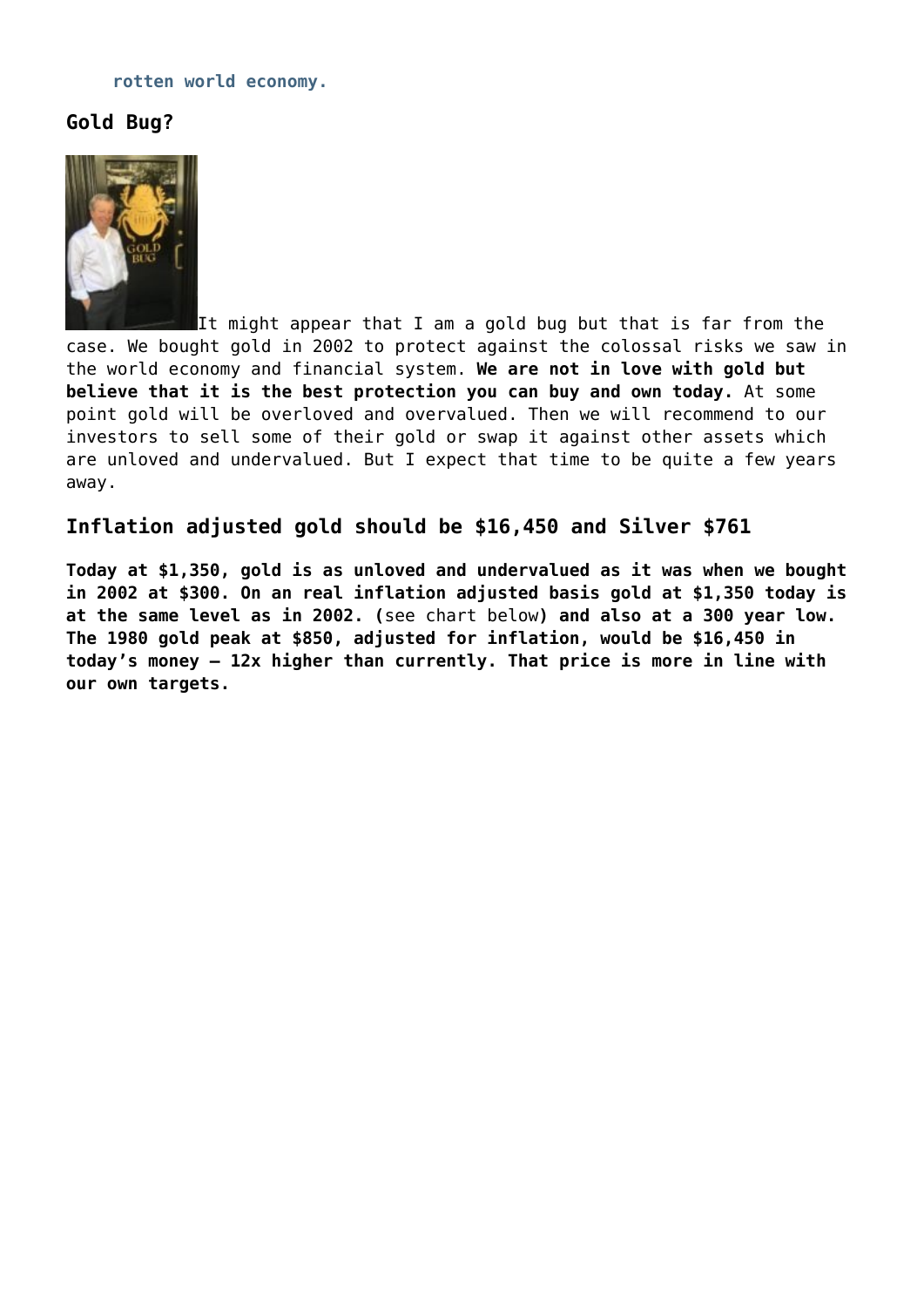

**Silver is even more undervalued. On the same inflation adjusted basis, silver is also at a 300 year low. At \$17.20 today, inflation adjusted silver is the same as in 2000 at around \$4. And the 1980 silver high of \$50 would today be \$761 – a 44x increase from here.**